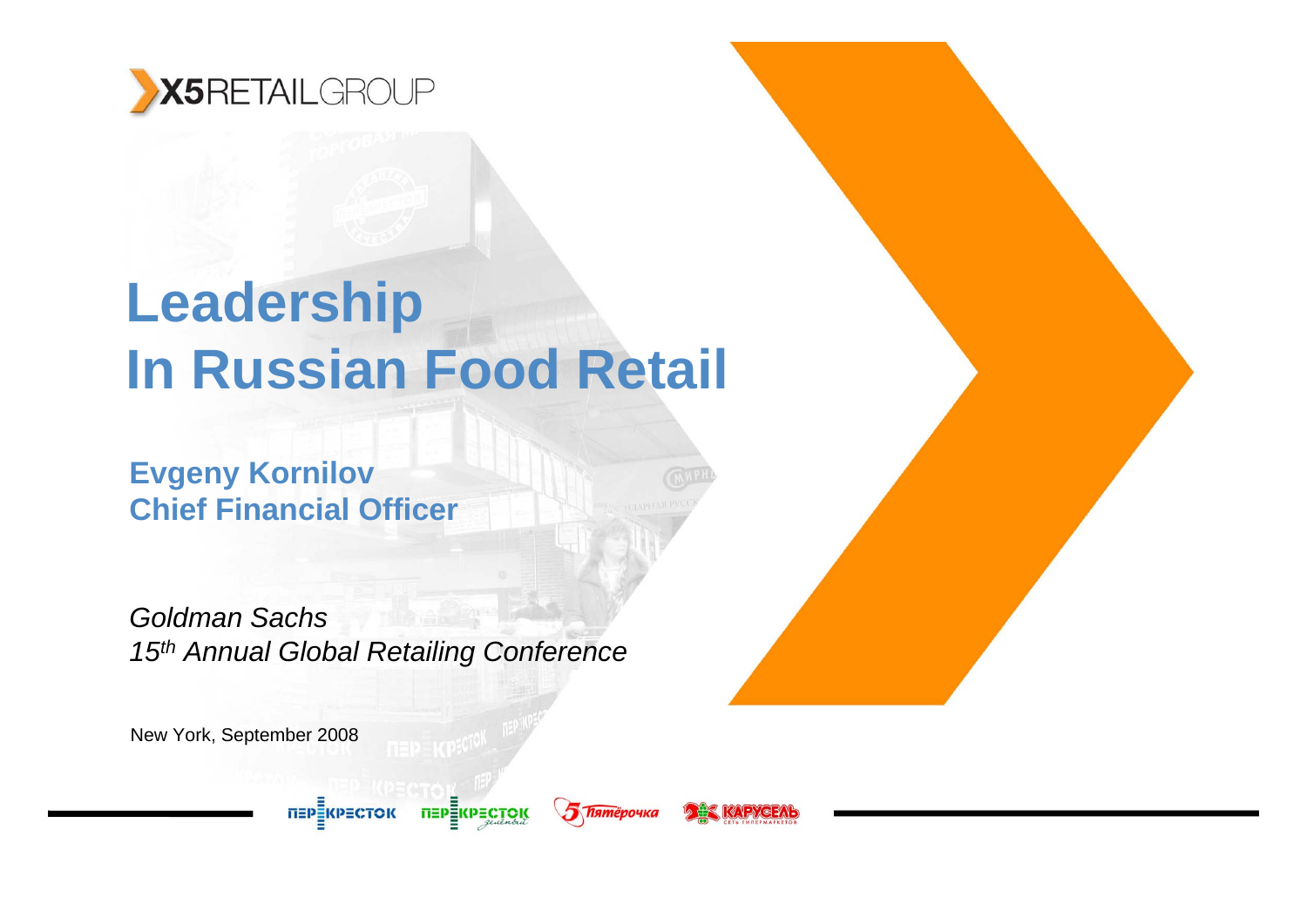

## **Russian Food Retail Market Russian Food Retail Market**



*Sources: Business Analytica, Planet Retail, Rosstat. (1) In cities with population of above 100,000 inhabitants only*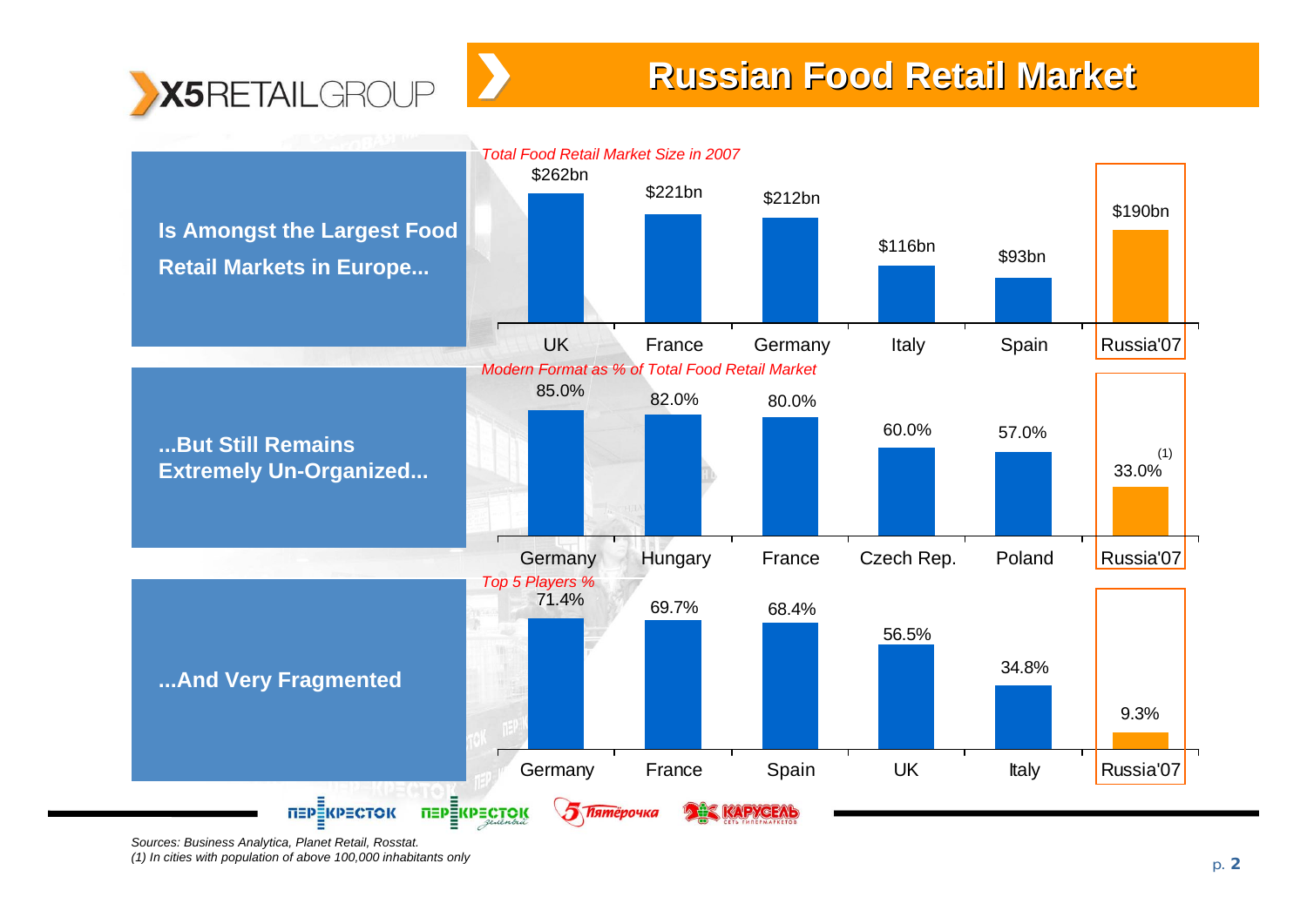

# **Russian Food Retail Market Russian Food Retail Market …**

### **… is One of the Fastest Growing in the World is One of the Fastest in the World**



### **Russian Food Retail Market Evolution**



### **… with Top 5 Players Demonstrating Even Faster Growth Rates with Top 5 Players Demonstrating Even Faster Growth Rates**



*Sources: X5 Estimates, Business Analytica*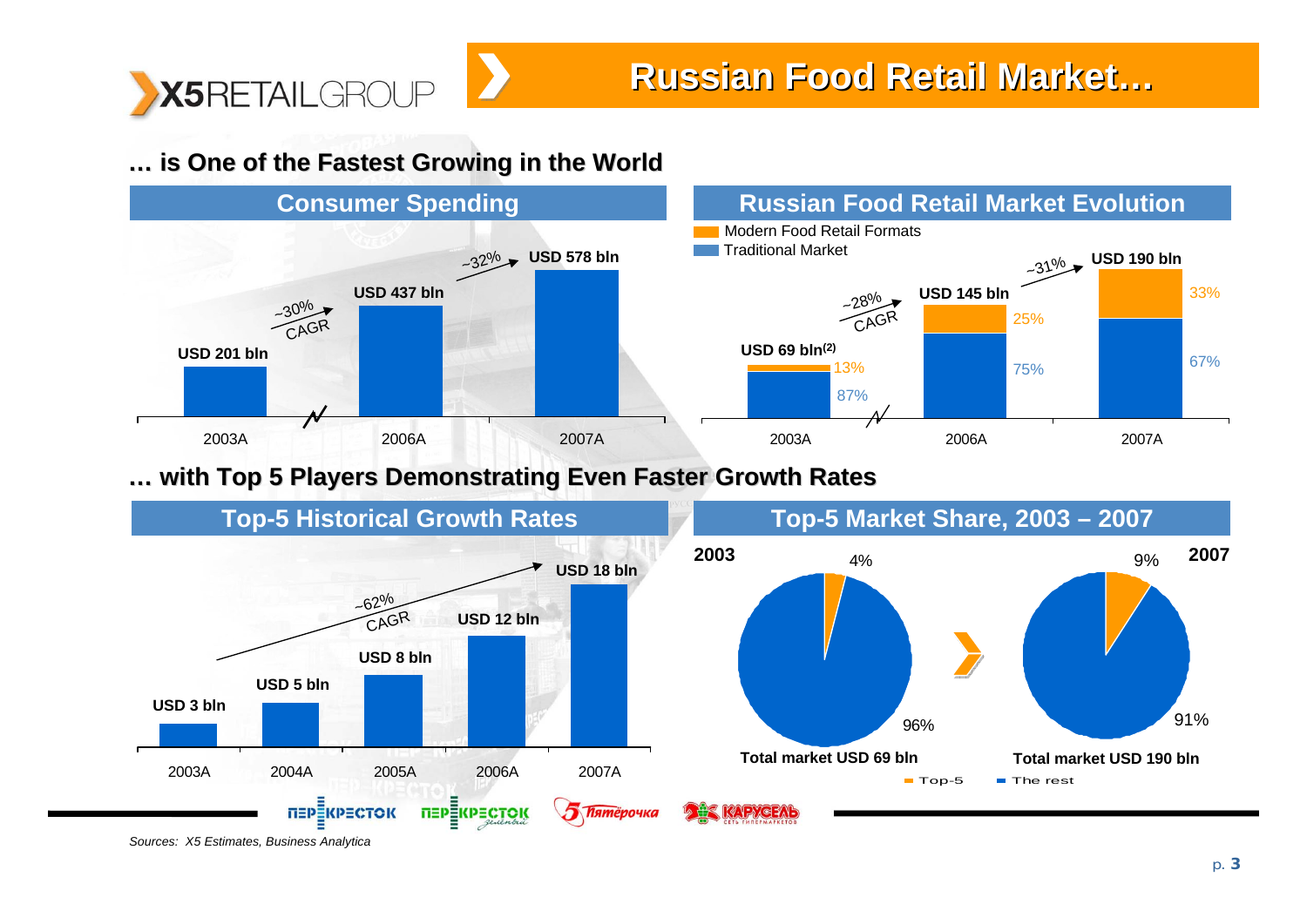

**… an Unrivaled Leader in Russian Retail an Unrivaled Leader in Russian Retail**

X5 today..

- 2007 pro-forma $^{(1)}$  net sales USD 6,151 million
- H1 2008 pro-forma net sales USD 4,326 million
- 991 company-managed stores in Russia and Ukraine (2)
- 710 stores operated by X5's franchisees across Russia and in Kazakhstan (2)
- Over 791 thousand sq. m. of net selling space <sup>(2)</sup>
- Over 645 million customer visits to X5 stores in 2007
- Over 390 million customer visits in H1 2008



| #   | <b>Company</b>                   | <b>FY 2007</b><br><b>Sales</b><br>(USD mln) | $%$ in<br><b>Top-10</b> | % in Total<br><b>Market</b> |
|-----|----------------------------------|---------------------------------------------|-------------------------|-----------------------------|
| 1   | $X5 +$<br>Karusel <sup>(1)</sup> | 6,151                                       | 24.7%                   | 3.2%                        |
| 2.  | Metro <sup>(3)</sup>             | 3,888                                       | 15.6%                   | 2.0%                        |
| 2.  | Magnit                           | 3,677                                       | 14.7%                   | 1.9%                        |
| 4.  | Auchan                           | 3,200                                       | 12.8%                   | 1.7%                        |
| 5.  | Lenta                            | 1,560                                       | 6.3%                    | 0.8%                        |
| 6.  | Kopeyka                          | 1,490                                       | 6.0%                    | 0.8%                        |
| 7.  | <b>Dixy</b>                      | 1,430                                       | 5.7%                    | 0.8%                        |
| 8.  | Seventh<br>Continent             | 1,275                                       | 5.1%                    | 0.7%                        |
| 9.  | Viktoria                         | 1,156                                       | 4.6%                    | 0.6%                        |
| 10. | O'Key                            | 1,115                                       | 4.5%                    | 0.6%                        |
|     | <b>Total</b>                     | 24,942                                      | 100.0%                  | 13.1%                       |

*Sources: Business Analytica*

*(1) Including Karusel on pro-forma basis from January 1, 2007; (2) As at June 30, 2008; (3) Including Metro Cash & Carry and Real, excluding Media Markt and Saturn*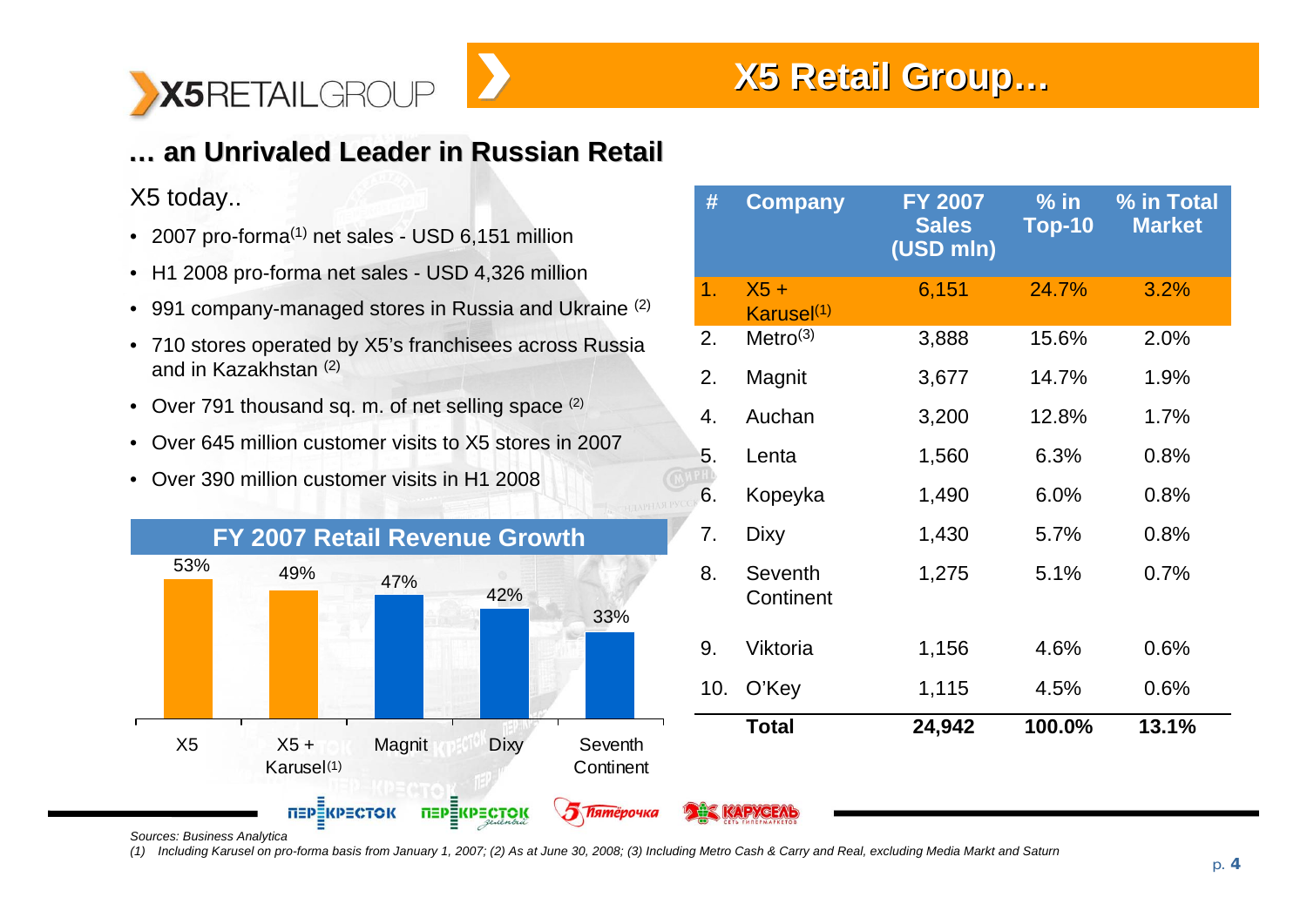

# **Company Strategy Company Strategy**

|                                                  | <b>• Multi-Format Exposure</b> to enable the Company to benefit in full from<br>market growth by capturing every potential target audience |  |
|--------------------------------------------------|--------------------------------------------------------------------------------------------------------------------------------------------|--|
|                                                  | • Continue development of soft discount and supermarket formats                                                                            |  |
| <b>Multi-Format Development</b>                  | • Increase exposure in hypermarkets to achieve scale and market<br>leadership in this fast growing market segment                          |  |
|                                                  | <b>Karusel acquisition</b>                                                                                                                 |  |
|                                                  | <b>■ Maintain leadership in Moscow and St Petersburg</b>                                                                                   |  |
| <b>Diversified Geographic</b><br><b>Presence</b> | Increase presence in the Regions (European part of Russia)                                                                                 |  |
|                                                  | <b>Selective acquisition</b> of small chains and successful franchises                                                                     |  |
|                                                  | • Continuous sales density improvement in each of the formats                                                                              |  |
| <b>Best-In-Class Execution and</b>               | <b>Supplier relationship enhancement</b>                                                                                                   |  |
| <b>Operational Efficiency</b>                    | <b>Assortment optimization</b>                                                                                                             |  |
|                                                  | Increasing share of private labels                                                                                                         |  |
|                                                  | <b>Increased supply centralization</b>                                                                                                     |  |
| <b>Investment in Infrastructure</b>              | - IT systems upgrade                                                                                                                       |  |
|                                                  |                                                                                                                                            |  |
|                                                  |                                                                                                                                            |  |
| <b>TTEPEKPECTOK</b>                              |                                                                                                                                            |  |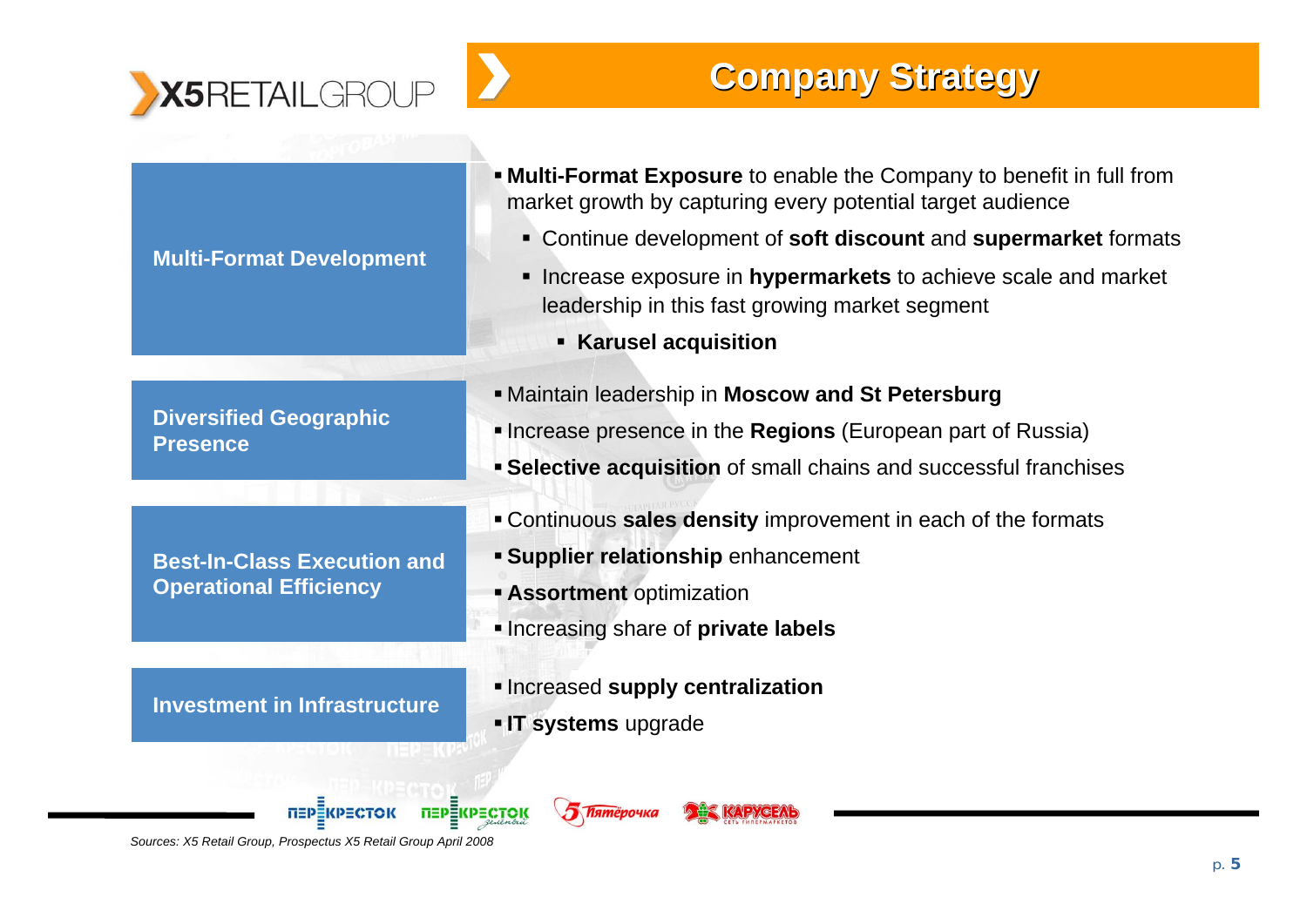

# **Multi-Format & Multi-Regional...**



#### **Soft Discount Soft DiscountStores**

*Data as at 30 June 2008*

- 762 stores
- Total net selling space 389,321sq. m.
- Average assortment 3,500 SKUs • Sales per sq. m. – USD 13,800 • Fresh & perishable products – 46%
	-

### **Supermarkets Supermarkets**

*Data as at 30 June 2008*

- 190 stores
- Total net selling space 205,333 sq. m.
- Average assortment 15,000 SKUs
- Sales per sq. m. USD 15,947 • Fresh & perishable products – 41%

www.e5.ru іёпочка

**YATEROCHKA** 

### **Hypermarkets Hypermarkets**

*Data as at 30 June 2008*

• 39 stores, including 23 Karusel • Average assortment – hypermarkets

ПЕРЁКРЕСТОК

- Average net selling space Compact: 4,000 sq. m. Full-size: 5,000-10,000 sq. m.
- **KAPYCEAL**

**NEPEKPECTOK** 

**TTEPEKPECTOK**<sup>26</sup>

zenenbur

**5 Пятёрочка** 

- Compact: 30,000 SKUs
	- Full-size: 40,000-60,000 SKUs • Sales per sq. m. – USD 10,897

**ПЕРЕКРЕСТОК** 

• Fresh & perishable products – 40%



**H1 2008 Sales Break Down by Format & Region (1)**



**HE KAPYGEAL**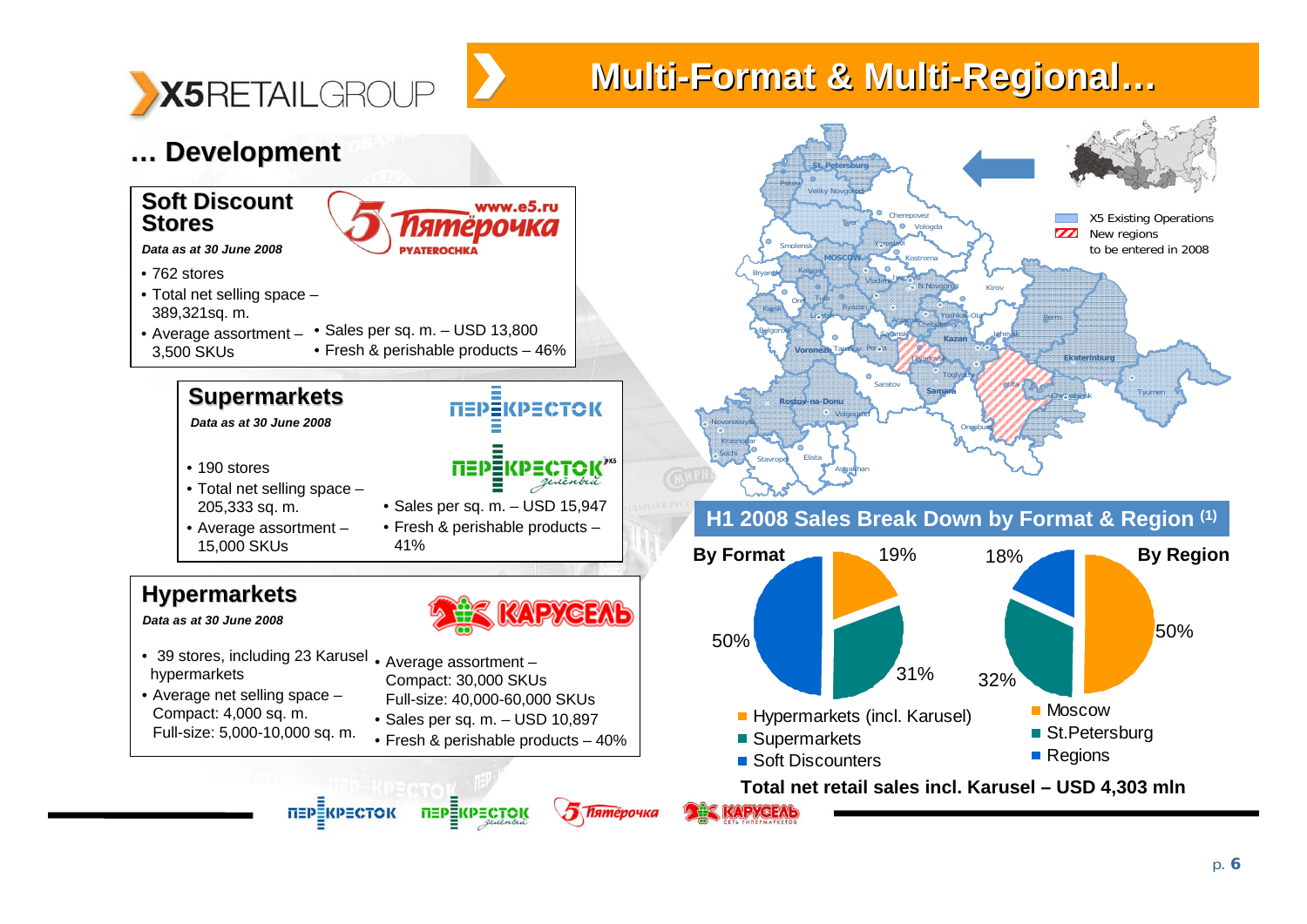

# **H1 Operating and Financial Results H1 Operating and Financial Results**

| <b>USD mln</b>                                                                                            | H1 2008(1) | H1 2007(1) | $\frac{0}{0}$<br>change,<br>$y$ -o-y |  |  |  |
|-----------------------------------------------------------------------------------------------------------|------------|------------|--------------------------------------|--|--|--|
| <b>Net Sales</b>                                                                                          | 4,325.8    | 2,690.8    | 61%                                  |  |  |  |
| Retail                                                                                                    | 4,301.6    | 2,674.2    | 61%                                  |  |  |  |
| <b>Gross Profit</b>                                                                                       | 1,114.9    | 700.5      | 59%                                  |  |  |  |
| % Gross Margin                                                                                            | 25.8%      | 26.0%      |                                      |  |  |  |
| <b>EBITDA</b>                                                                                             | 387.5      | 241.0      | 61%                                  |  |  |  |
| % EBITDA Margin                                                                                           | 9.0%       | 9.0%       |                                      |  |  |  |
| <b>Operating Profit</b>                                                                                   | 265.8      | 149.0      | 78%                                  |  |  |  |
| % Operating Margin                                                                                        | 6.1%       | 5.5%       |                                      |  |  |  |
| <b>Net Profit</b>                                                                                         | 152.9      | 42.8       | 257%                                 |  |  |  |
| % Net Margin                                                                                              | 3.5%       | 1.6%       |                                      |  |  |  |
|                                                                                                           |            | <b>IBC</b> |                                      |  |  |  |
| <b>Net Debt</b>                                                                                           | 1,858.9    | 1,135.6    | 64%                                  |  |  |  |
| Net Debt / EBITDA<br>(rolling $12 \, \text{m}$ )                                                          | 2.7x       | 3.0x       |                                      |  |  |  |
| ПЕРЁКРЕСТОК<br>∏∃P∃<br>тёрочка<br>(1) Including Karusel on pro-forma basis from January 1, 2007 and 2008; |            |            |                                      |  |  |  |

#### 7% 20% 19%15% 21%21% 5%11% 8% 14% Soft Discount Supermarkets Perekrestok Stores Hypermarkets Hypermarkets KaruselTotal25% 28% 23%30% Based on RUR-<br>denominated gross sales Basket Traffic 35%

**H1 2008 LFL Performance**

#### \* Including Karusel

**RIMPYCEAL** 

|                                      | As at<br>31 Dec 2007 | As at<br>30 June 2008 | Net added in<br>H1-08 |
|--------------------------------------|----------------------|-----------------------|-----------------------|
| <b>Stores</b>                        | 868                  | 991                   | 123                   |
| - Discounters                        | 674                  | 762                   | 88                    |
| - Supermarkets                       | 179                  | 190                   | 11                    |
| - Perekrestok Hypermarkets           | 15                   | 16                    | 1                     |
| - Karusel Hypermarkets               | $\Omega$             | 23                    | 23                    |
|                                      |                      |                       |                       |
| <b>Net Selling Space</b><br>(sq. m.) | 609,209              | 791,854               | 182,645               |
| - Discounters                        | 357,517              | 389,321               | 31,804                |
| - Supermarkets                       | 191,729              | 205,333               | 13,603                |
| - Perekrestok Hypermarkets           | 59,963               | 65,187                | 5,224                 |
| - Karusel Hypermarkets               | 0                    | 132,014               | 132,014               |

#### p. **7**